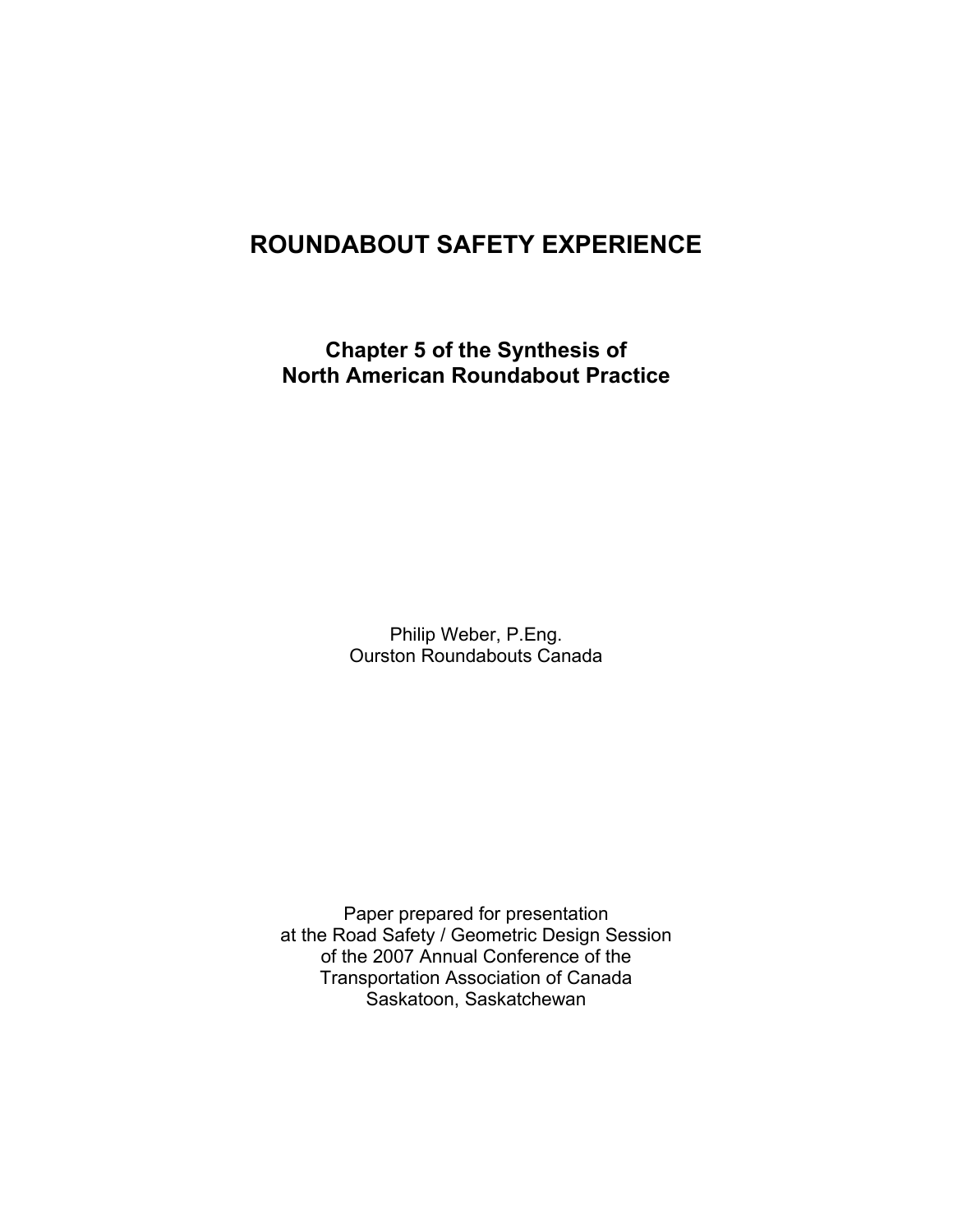#### **Abstract**

In 2006 Ourston Roundabouts Canada completed a "Synthesis of North American Roundabout Practice" for TAC. The synthesis consisted of a literature review of roundabout guides and current practice, research and case studies, supplemented with selected experience in other countries where appropriate. It also reported on the results of a web-based survey of public road agencies in Canada and the United States on roundabout planning, design and operating practices.

The synthesis found that roundabouts are usually constructed for one or more of three reasons: safety benefits, capacity benefits, or environmental benefits. Currently the main reason for constructing roundabouts in North America is greater intersection safety, as various studies have shown they can reduce injury collisions by about 75% compared to stop control or traffic signals.

This paper presents the results of the synthesis as they apply to roundabout safety. It explains why roundabouts have such a high potential for safety. It discusses the studies undertaken in North America (and in other countries where North American data is insufficient) to evaluate the effects of roundabouts on the safety of motorists, pedestrians and bicyclists. Finally, through a discussion of the web-based survey it describes what measures can be taken in the design of roundabouts to maximize their safety potential. These measures may vary depending on whether the roundabouts are single-lane or multi-lane, or whether there are any high-speed approaches.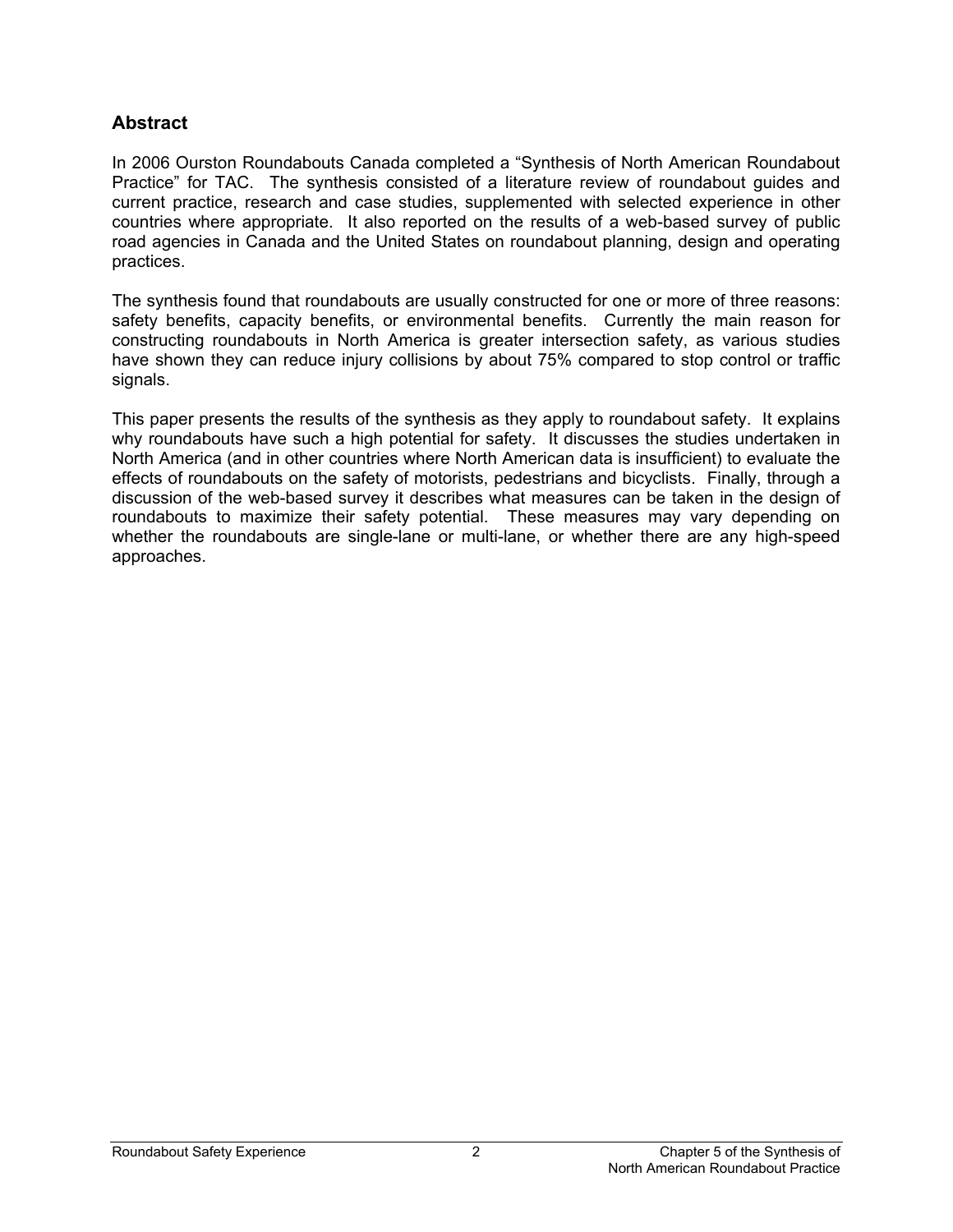## **Roundabout Safety Prediction**

Although crash records at roundabouts in North America are limited, considerable research and data collection has been undertaken on safety at roundabouts in other countries. Most have simply reported before and after results with roundabout conversions. Some countries, such as the U.K., Sweden and Australia, have also developed models for predicting collisions involving motor vehicles. These models tend not to predict collisions involving pedestrians or other road users. All results should be used judiciously, much more so than for capacity analysis methods (discussed in Chapter 3 of the "Synthesis of North American Roundabout Practice") because of variation in the way collisions are reported between these countries and in North America.

The collision prediction model used in the U.K. was developed by the Transport Research Laboratory (TRL) as documented in LR1120 published in 1984 by Maycock and Hall. It uses a statistically derived formula based on a study of injury and fatal collisions at 84 roundabouts with varying geometric parameters in varying speed zones. As with the U.K. capacity model, the collision prediction model relates injury crashes to several geometric design parameters. It is available in the ARCADY software package.

The roundabout collision prediction model used in Australia was developed by Arndt in 1998. It uses several non-linear regression equations based on driver behaviour as reflected by speed and vehicle paths, as well as other significant predictors of crashes, and predicts crashes by type (single-vehicle, approach, entry-circulating, exit-circulating, sideswipe, and other). It is available in the ARNDT software package.

## **NCHRP 3-65 in the United States**

National Cooperative Highway Research Program (NCHRP) 3-65 was a study undertaken to develop a set of operational, safety and design tools for roundabouts calibrated to U.S. field observations. The study has been finalized as NCHRP Report 572, *Roundabouts in the United States*.

The May 2006 draft report for NCHRP 3-65 proposes two methods for predicting collisions at roundabouts in the U.S. One is an intersection-level model that uses regression equations from data collected at 90 roundabouts to estimate total and injury collisions from average annual daily traffic (AADT). Roundabouts are classified by number of approaches and number of circulating lanes. The results can be calibrated by using local collision data if available.

The total number of collisions at a roundabout with 4 approaches and 2 circulating lanes can be predicted with:

 $0.0038$  (AADT) $^{0.7490}$ 

The number of injury collisions at a roundabout with 4 approaches and 1 or 2 circulating lanes can be predicted with:

 $0.0013$  (AADT)<sup>0.5923</sup>

The other model is based on intersection approach geometry and traffic flows. It uses traffic flows and several geometric parameters collected at 139 approaches selected from the same 90 roundabouts, and provides an estimate of total annual collisions by type per roundabout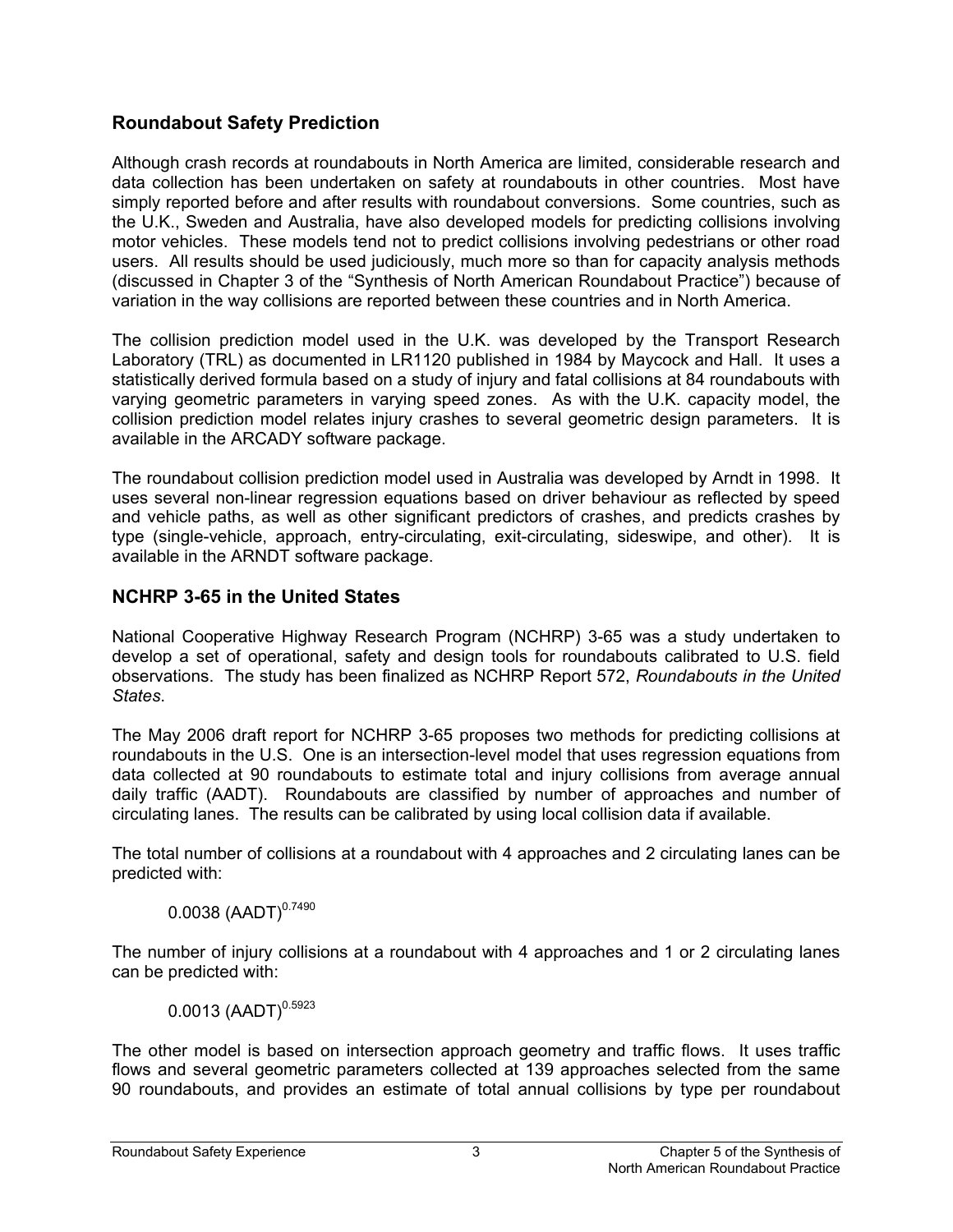approach. At this time the approach-level model does not classify collisions as to property damage only, injury or fatality.

For total annual entry-circulating crashes:

 $\rm e^{\text{-}7.2158}$  (AADT $\rm_e)^{0.702}$  (AADT $\rm_c)^{0.132}$   $\rm e^{(0.051E - 0.028\theta)}$ 

For total annual exit-circulating crashes:

 $\rm e^{\texttt{-11.6805}}$  (AADT $\rm_e)^{0.280}$  (AADT $\rm_c$ )0.253  $\rm e^{(0.0221 \text{CD} + 0.111 \text{Cw})}$ 

For total annual approach area crashes:

 $\rm e^{\text{-}5.1527}\ (AADT_e)^{0.461}\ e^{(0.03 \text{V})}$ 

where  $\triangle$ ADT<sub>e</sub> and  $\triangle$ ADT<sub>c</sub> are the entering and circulating  $\triangle$ ADT;  $E =$  entry width of each approach (feet);  $\theta$  = angle to next leg: ICD = inscribed circle diameter (feet); Cw = circulatory width (feet); and  $V =$  approach half-width (feet).

It is possible that both collision prediction methods may be incorporated into the two-lane and multi-lane highways sections of the U.S. Highway Safety Manual (HSM) currently under development.

Collisions can also be predicted on the basis of collision modification factors (CMF's) using the results of before/after studies of intersections converted to roundabouts. This is discussed in the next section.

#### **Motor Vehicle Collisions**

Compared to other intersections, roundabouts have fewer potential vehicle-vehicle conflict points. For a four-leg intersection, the reduction is significant – from 32 to 8 conflict points (see Figure 1). For a three-leg intersection the reduction is from 9 to 6 conflict points. Normally not all conflicts occur at the same time at other intersections, as certain movements are separated in time by a stop control or traffic signal. However, serious collisions can result when this separation in time does not occur (the case with red light running, for example).

The most severe right angle and opposing left turn collisions are eliminated at roundabouts. The remaining vehicle collisions that are common can be classified as:

- **Failure to yield at entry (entry-circulating).**
- Single-vehicle runoff the circulatory road.
- **Single-vehicle loss of control at entry.**
- Rear-end at entry.
- **Exit-circulating.**
- **Single-vehicle loss of control at exit.**
- Pedestrian involvement.
- **Bicyclist involvement.**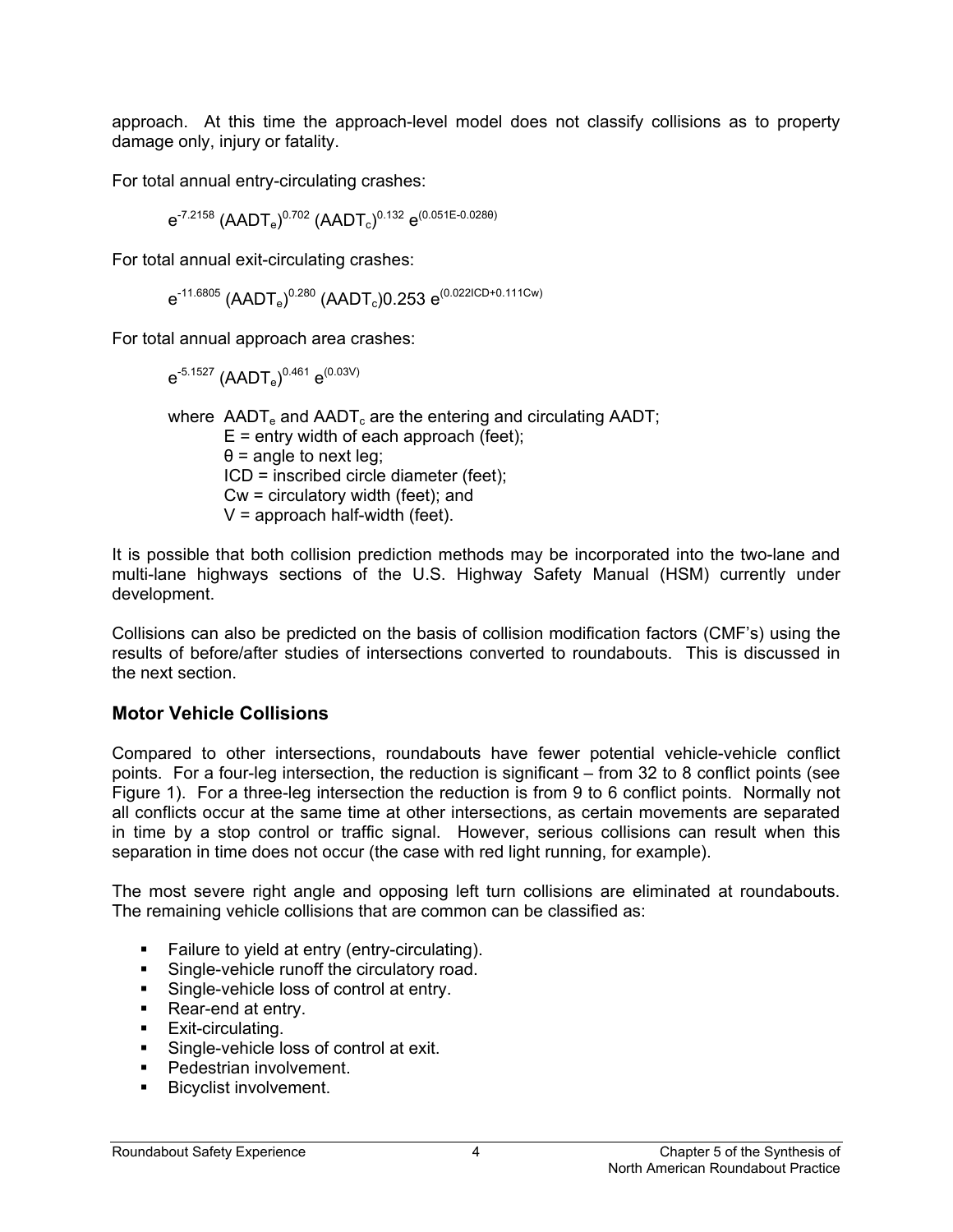Entry-circulating crashes because of failure to yield at the entry are usually the most common type at roundabouts, as evidenced by crash experience in France, Australia and the United Kingdom.



**Figure 1**  Comparison of Vehicle and Pedestrian Conflicts at a 4-Leg Intersection

Source: FHWA Roundabouts: An Informational Guide

Experience has shown that entry geometry plays an important role in determining what crash types are most probable. For example, an entry that is tangential to the circulating vehicle path will make entry-circulating collisions more likely because these drivers will be less inclined to yield. Conversely, an entry that is almost perpendicular to the circulating vehicle path will generate rear end and loss of control collisions more likely because abrupt braking may be necessary. The differences in entry geometry are illustrated in Figure 2. An entry geometry somewhere in between the two extremes is most appropriate, and it depends on entering versus circulating traffic volumes and site context.



**Figure 2**  Tangential and Straight Entry Geometry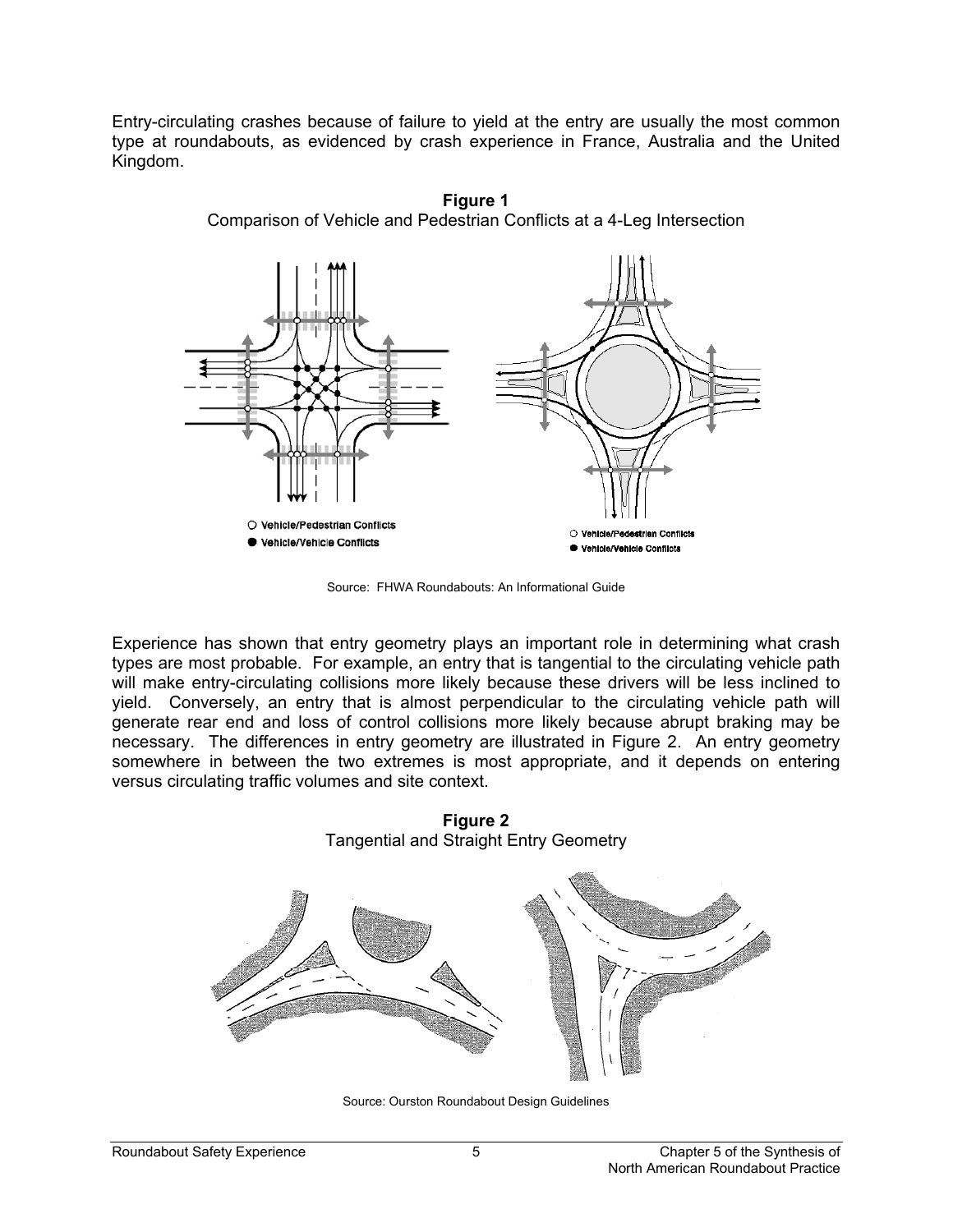The most well-known study of collision experience at roundabouts in North America is from a March 2000 report by the Insurance Institute for Highway Safety (IIHS) entitled "A Study of Crash Reductions Following Installation of Roundabouts in the United States". The study looked at changes in motor vehicle crashes after the conversion of 24 intersections from stop or traffic signal control to roundabouts. The before and after data was collected from a mix of urban and rural locations in eight states, and involved 15 single-lane and 9 multi-lane roundabouts.

The study used an empirical Bayes approach, which accounts for regression-to-the-mean effects. It found the following highly significant relationships:

- Reduction in collisions of all types of 39%.
- Reduction in injury collisions of 76%.
- Reduction in fatal and incapacitating collisions of about 90%.

These CMF's are "consistent with numerous international studies and suggest roundabout installation should be strongly promoted as an effective safety treatment for intersections". This is given the large numbers of injury (700,000) and property damage (1,300,000) crashes that occur each year at stop signs and traffic signals in the U.S.

The IIHS study also noted that while concerns had been expressed with older drivers having difficulties adjusting to roundabouts, the average age of crash-involved drivers did not increase, suggesting that roundabouts do not pose a problem for older drivers.

The study was expanded in 2003 by the New York State Department of Transportation (NYSDOT) to 33 roundabouts, representing a more extensive database in terms of number of locations, years of data and diversity of conditions. The results are presented in Table 1, and show that roundabouts continue to have excellent safety records. Total collisions of all types were reduced by 47%, and injury collisions were reduced by 72%.

| <b>Condition Before Conversion</b><br>to Roundabout | <b>Sites</b> | <b>Change in Collision</b><br><b>Frequency</b> |        |       |
|-----------------------------------------------------|--------------|------------------------------------------------|--------|-------|
|                                                     |              | <b>PDO</b>                                     | Injury | Total |
| Single-Lane, Urban Stop Controlled                  | 12           | 67%                                            | 80%    | 69%   |
| Single-Lane, Rural Stop Controlled                  | 9            | 63%                                            | 68%    | 65%   |
| Multi-Lane, Urban Stop Controlled                   |              | $0\%$                                          | 73%    | 8%    |
| Urban Signalized                                    | 5            | 31%                                            | 75%    | 37%   |
| <b>All Sites</b>                                    | 33           | 41%                                            | 72%    | 47%   |

**Table 1**  Safety Impacts at U.S. Roundabouts

Source: ITE 2004, Designing and Operating Safer Roundabouts

Comparing single-lane roundabouts to multi-lane roundabouts, the NYSDOT study shows that multi-lane roundabouts are more prone to property damage only (PDO) collisions. This is likely due to additional entry-circulating, exit-circulating and sideswipe conflicts and increased visibility obstructions. In this study, multi-lane roundabouts were not shown to be more prone to injury collisions when higher traffic volumes were accounted for. This was somewhat countered by a 2004 study of 11 roundabouts in the U.S. that showed greater reductions in collisions at singlelane roundabouts than at multi-lane roundabouts (73% versus 31%).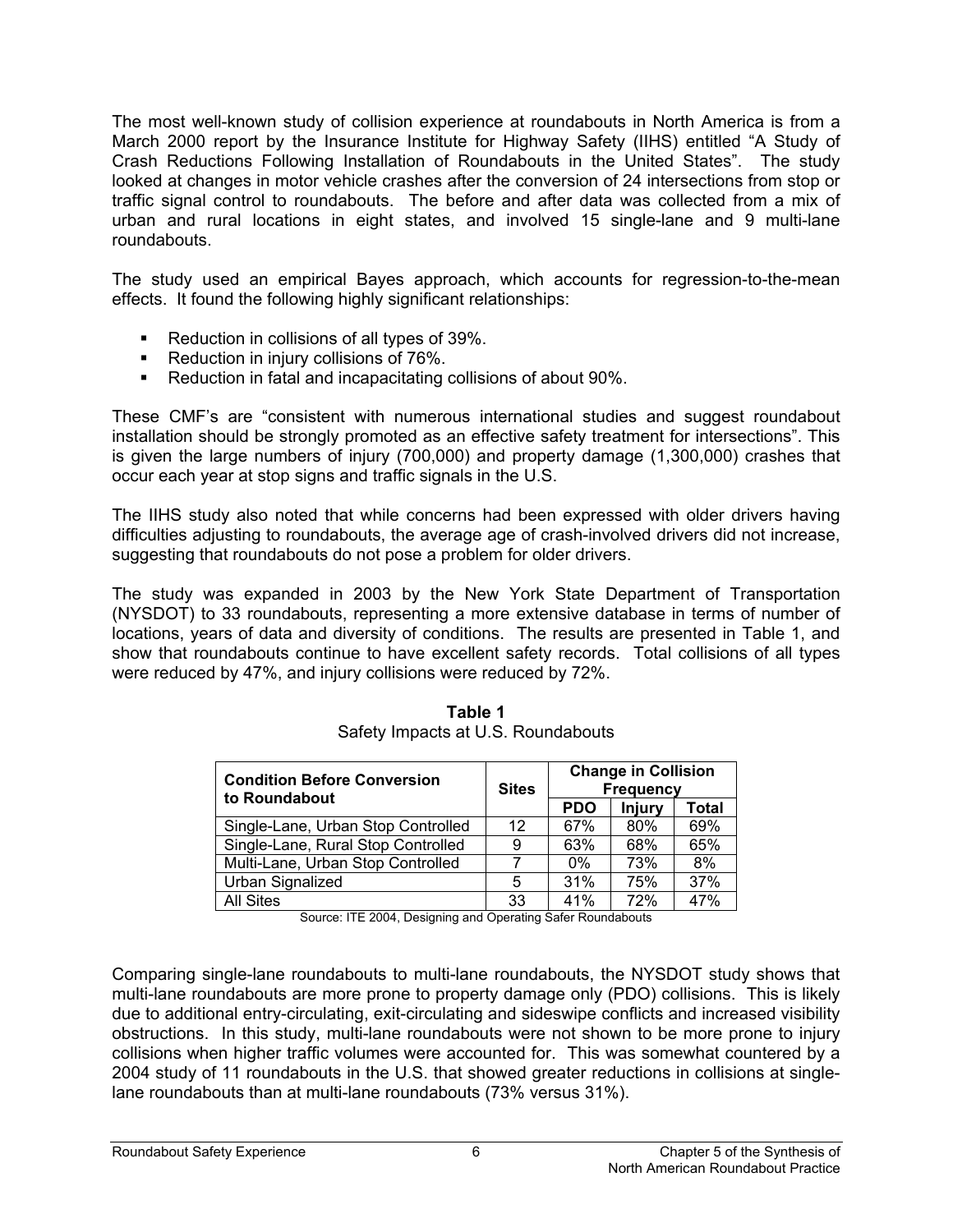Additional before/after analysis for multi-lane roundabouts has come out of NCHRP 3-65:

- Conversion from a signalized intersection to a multi-lane roundabout (4 sites, suburban settings) yielded a 67% reduction in all crashes. In terms of injury crashes the sample size was too small to calculate a percentage, but of the 98 crashes in the after period, only 2 involved injury.
- Conversion from a two-way stop to a multi-lane roundabout (11 sites, urban/suburban settings) yielded an 18% reduction in all crashes and a 72% reduction in injury crashes. Of the 272 crashes in the after period, 13 involved injuries.

NCHRP 3-65 has also verified the collision reduction findings of the IIHS and NSYDOT studies, with a composite CMF for injury crashes of 75.8%. NCHRP 3-65 further disaggregates the CMF's by previous intersection control (two-way stop, all-way stop or signalized), study area (urban, suburban, rural) and number of entry lanes, although for the most part these sample sizes are small.

A number of other studies have been conducted in North America, most using limited sample sizes and no accounting for regression-to-the-mean effects. Some involved roundabouts installed at problem locations. All concluded that roundabouts reduced crashes. A report entitled "Roundabout - Providing an Excellent Service to the Road User" stated: "Even if there are variations in the accident rates observed in different countries, it is indisputable that the rates are much lower… and the accident severity is equally reduced."

## **Pedestrian-Vehicle Collisions**

Roundabouts result in fewer potential vehicle-pedestrian conflict points compared to other intersections. A pedestrian crossing at a typical signalized intersection faces four potential vehicular conflicts, each coming from a different direction (see Figure 1):

- Right turns on green (legal).
- Left turns on green (legal for protected-permitted or permitted left turn phasing).
- Right turns on red (typically legal).
- Crossing movements on red (typically high-speed, illegal).

For a four-leg intersection with single-lane entries and exits, this represents 16 vehiclepedestrian conflicts. While the illegal movements are less likely to occur, they are potentially the most severe for a pedestrian and often occur without warning. Pedestrians at single-lane roundabouts face 2 conflicting vehicular movements on each approach: with entering vehicles, and with exiting vehicles. It should be noted that at both types of intersections, an additional conflict is added for each additional lane that a pedestrian must cross.

There are other advantages for pedestrians at roundabouts:

- Crossing distances are usually shorter.
- Crossings are less complex, requiring looking in only one direction at a time.
- Conflicting traffic speeds are generally lower, meaning less chance of injury in a collision.
- **Drivers are more likely to see pedestrians in the crosswalk.**
- Their actual level of safety is more related to their feeling of security. At signalized crossings, pedestrians can experience an exaggerated feeling of safety because of the walk indication that does not match their actual level of safety.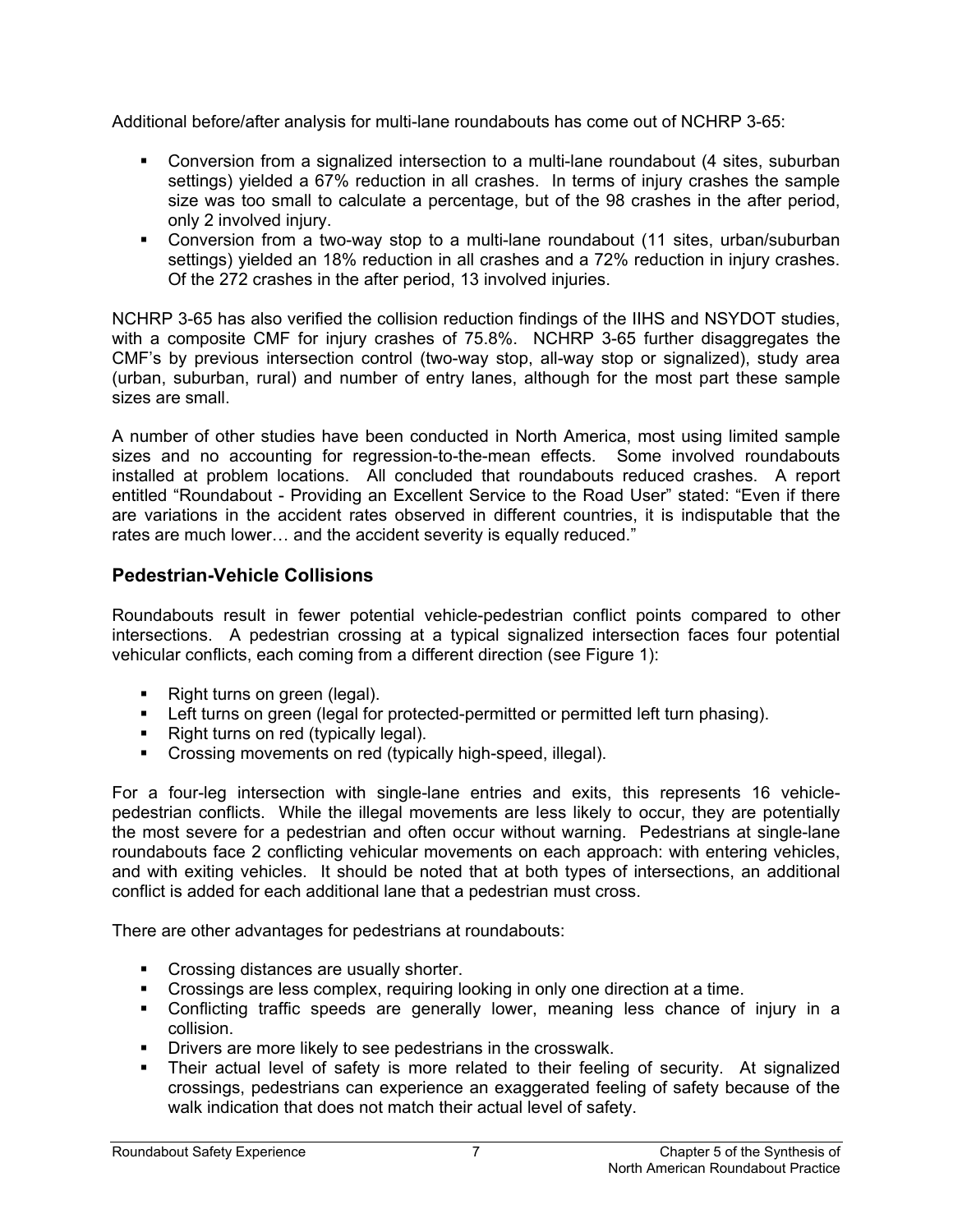A potential disadvantage at roundabouts is the accommodation of visually impaired pedestrians. This is discussed in Chapter 8 of the "Synthesis of North American Roundabout Practice".

Research on pedestrian safety at roundabouts in North America has been limited to only a few before/after studies. The IIHS study mentions that although the sample was too small to estimate effects on pedestrian crashes, none of the multi-lane roundabouts have had a single pedestrian crash so far, even though there were two crashes during the before period at these sites.

Elsewhere:

- A 1993 study in the Netherlands examined collision experience at 181 intersections converted to roundabouts. Pedestrian collisions (all injury severities) dropped 73% and pedestrian casualties dropped 89%.
- Evaluations in Sweden concluded that single-lane roundabouts are very safe for pedestrians, at about a 78% reduction in injuries, and that multi-lane roundabouts are about as safe as other intersections.
- A 2002 study of collision experience at the roundabouts in Park City, Vail, West Vail and Avon, Colorado, showed 2 pedestrian crashes prior to the roundabouts operating with over 164 million vehicle movements, compared to 1 pedestrian crash with roundabouts experiencing over 282 million vehicle movements.

## **Bicyclist-Vehicle Collisions**

At most roundabouts bicyclists have the option of travelling through as would a motor vehicle, or dismounting and traversing as a pedestrian. Bicyclists therefore face about the same number of conflicts as drivers or pedestrians. However, because bicyclists typically ride on the right side of the road between intersections, they can face additional conflicts due to overlapping paths with motor vehicles when travelling through or exiting a roundabout as a vehicle. This is particularly the case at multi-lane roundabouts.

Bicyclists are often considered to be the most vulnerable users of roundabouts. Almost half of the collisions involving cyclists occur between an entering vehicle and a bicyclist who is already on the circulatory road. In many cases, these crashes occur when a driver does not yield on entry.

There has been even less research on bicyclist safety at roundabouts in North America than pedestrian safety. The most comprehensive study overseas was undertaken in western France at 1,238 signalized intersections and 179 roundabouts. The study found that in proportion to the total number of crashes, two-wheeled vehicles were involved in crashes more often at roundabouts (+16%), but were involved in injury crashes more often at signalized intersections (+77%).

A study in Sweden at 72 locations concluded that at single-lane roundabouts bicyclists were involved in 20% fewer injury collisions than at other intersections. However, at multi-lane roundabouts they were twice as likely to be involved in injury crashes (although these were classified as "light" injury crashes).

Studies in the Netherlands showed that roundabouts decreased bicyclist injuries by 44 to 73%. Separate bicycle paths were found to be the safest, while a bicycle lane within the circulatory road was found to be the least safe.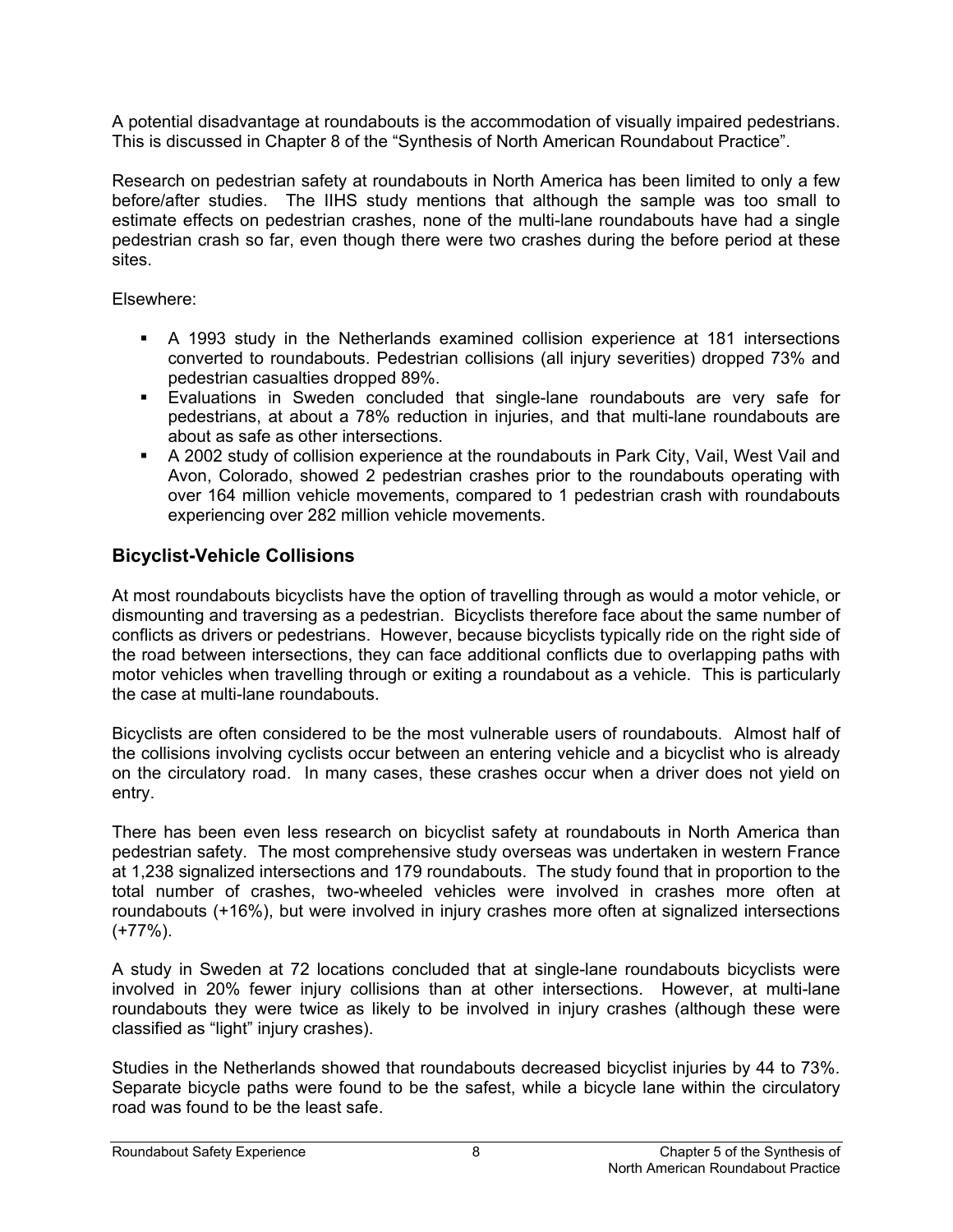In general, it seems that collisions involving bicyclists are reduced somewhat with roundabouts, particularly in severity, but not to the same extent as for collisions involving motor vehicles or pedestrians.

#### **Results of Survey**

Through the Synthesis study, a web-based survey was sent out to 109 public agencies in the spring of 2006. Responses were received from 59 agencies for a response rate of 54%. The Canadian agencies reported a total of 59 roundabouts in 7 provinces or territories, and the U.S. agencies reporting in represented 459 roundabouts in 20 states.

Part of the survey addressed roundabout safety experience. Agencies were asked if they had conducted any formal studies to measure roundabout safety performance compared to the previous intersection control. They were also asked about types of crashes at their roundabouts and what mitigative measures have been used to prevent them.

- 1. Formal studies to measure roundabout safety performance were not reported by any of the agencies in the survey. Some had undertaken informal before/after comparisons with no regression-to-the-mean analysis. A few of the roundabouts in this survey were part of the IIHS "A Study of Crash Reductions Following Installation of Roundabouts in the United States".
- 2. Compared to the previous intersection control, overall 29% of the agencies responding indicated that property damage only collisions were lower, and 29% indicated that injury and fatal collisions were lower. Only 3% overall reported these collisions as being higher. The results with pedestrians and cyclists were generally inconclusive, likely due to low involvement rates, although no agencies reported that bicyclist crashes were higher.
- 3. About a quarter of the agencies did not know about the collision experience at their roundabouts, and approximately the same number had not collected data because the roundabouts were new intersections.
- 4. The results were fairly evenly split among crash types. Most reported were Approach crashes – Rear-End and Loss of Control (total of 47% of all responses and 33% of the "high" group). Entry-Circulating and Exit-Circulating crashes were also reported at about 20% each. There were very few pedestrian and bicyclist collisions reported. About a quarter of the agencies did not know what types of collisions had been occurring at their roundabouts.
- 5. Several measures have been implemented after construction by the various agencies to improve safety performance. The most commonly used were related to Signs and Pavement Markings at over 50% of the agencies each. This is not surprising, as these types of measures can be implemented quickly and inexpensively. The next most common measure is more Central Island Landscaping, again likely because of the low cost compared to other measures. Less common are measures to Increase Entry Deflection and Make Larger to Accommodate Trucks.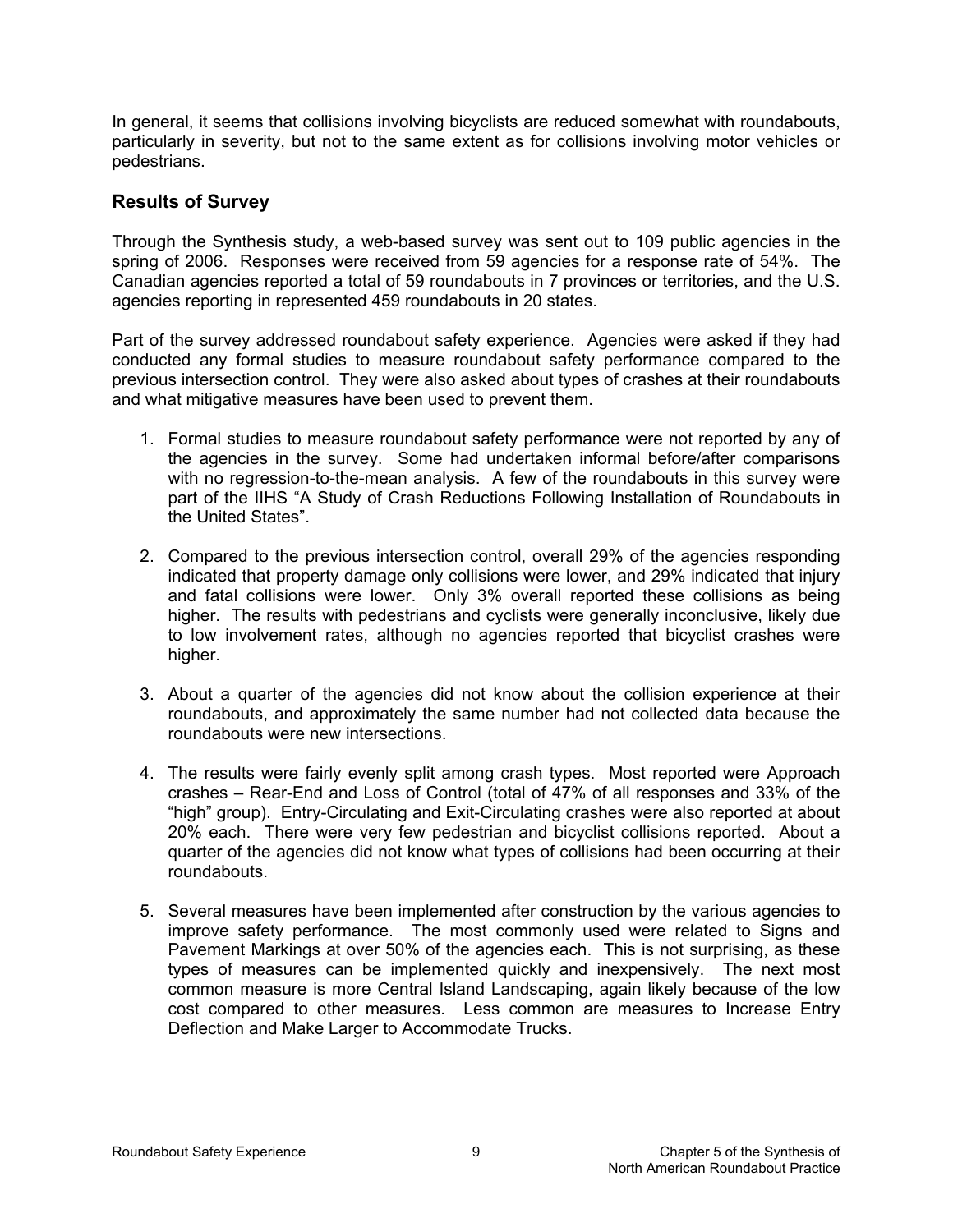#### **Interpretation and Conclusions**

Similar to experience elsewhere, most agencies surveyed reported that the installation of roundabouts had lowered property damage only and injury collisions (including fatalities). No formal studies seem to have been undertaken to measure roundabout safety performance in North America apart from participation in the IIHS, NYSDOT or NCHRP 3-65 before/after studies.

Approach crashes were the most common type of collision according to the agencies surveyed, even though entry-circulating crashes are the most common type according to experience in other countries. This suggests that either too much entry deflection is being applied at these roundabouts (contrary to survey results from earlier in the Synthesis stating that insufficient deflection is the most common design deficiency), or that insufficient design treatments are present at roundabouts on high-speed roads.

The survey listed several methods to improve safety potential at roundabouts:

- Make larger to accommodate certain trucks.
- **Increase entry deflection.** This can decrease the potential for entry-circulating crashes but increase the potential for approach crashes.
- Decrease entry deflection. This can decrease the potential for approach crashes but increase the potential for entry-circulating crashes.
- Correct path overlap (multi-lane roundabouts) though realignment of the entries or exits.
- **Improve sightlines.**
- Make the central island more conspicuous with additional landscaping to cut off through sightlines.
- Relocate objects to outside of clear zones.
- **Improve signage, particularly advance signage.**
- **IMPROVE pavement markings.** This can include applying or correcting circulatory road markings and making the yield line more prominent.

Pedestrian safety is an issue of perceived versus real risks. Even though pedestrian safety at roundabouts is generally high based on international experience and limited experience in North America, many do not perceive roundabouts to be safe for pedestrians due to the absence of a positive exchange of the right-of-way priority by a traffic signal. The general public takes these signals to mean it is safe to cross, when in fact they are still in conflict with drivers turning left or right across the crosswalk during a walk signal. More education of the public is needed in this regard.

Because collisions are not reduced to the same extent for bicyclists as for those involving vehicles or pedestrians, the relative benefits of roundabouts can be less for bicyclists. General international experience is that bicyclists are safer at roundabouts, particularly single-lane roundabouts, than at other intersections because of lower vehicle speeds and fewer conflicts.

More research is needed on pedestrian and bicyclist safety at roundabouts in North America, and for developing collision prediction models for these users. This research should use the largest sample size possible and account for regression-to-the-mean effects. In spite of this, overwhelming evidence exists that roundabouts are safer than other intersections for all road users.